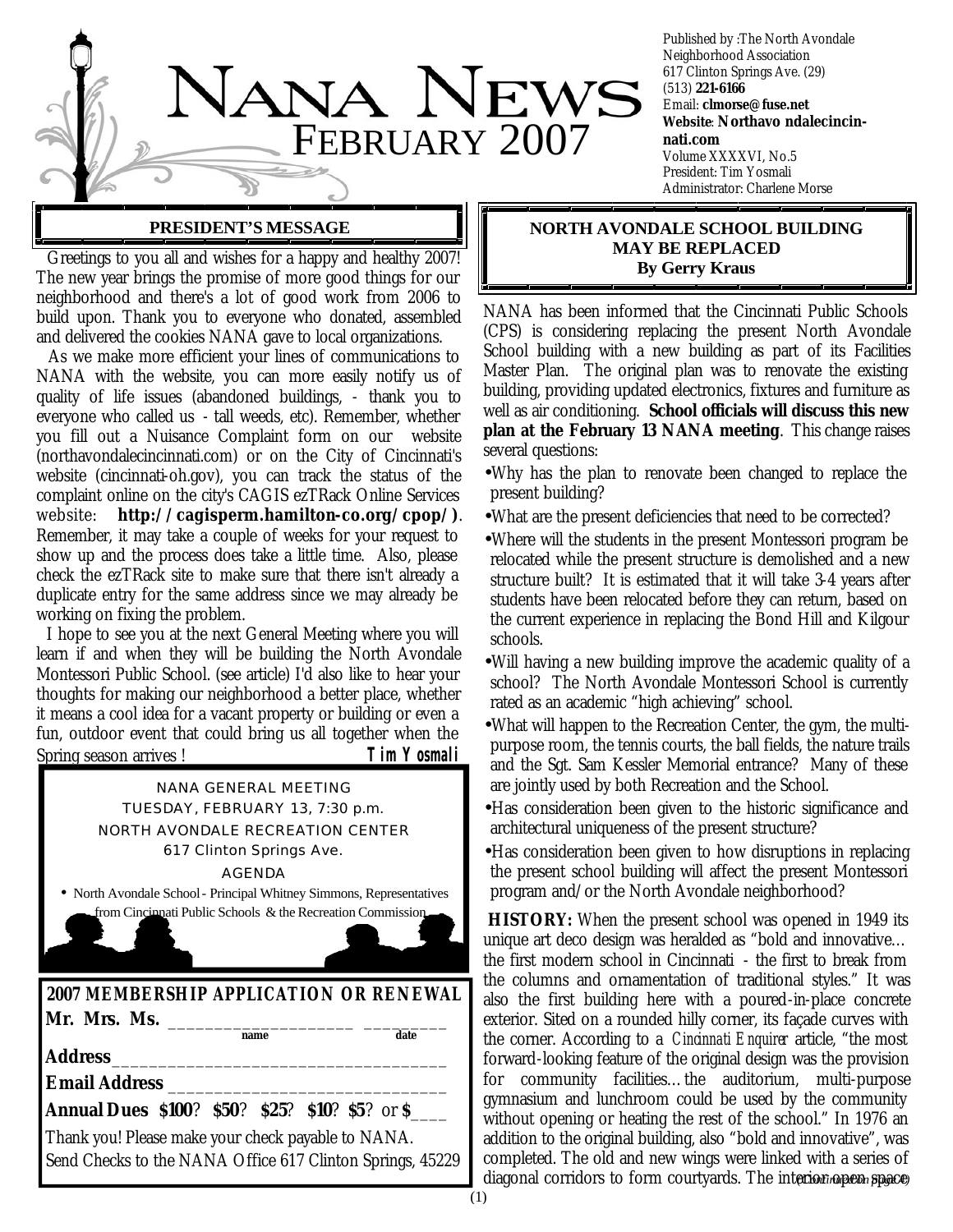

## **NORTH AVONDALE MONTESSORI SCHOOL ?363-3900 ? 615 Clinton Springs Avenue VOLUNTEERS NEEDED**

 Jamie Donaldson, a coordinator of volunteers for North Avondale Montessori offers a rewarding and fun opportunity for volunteers.

 North Avondale Montessori has identified a number of children who would benefit from a tutor. Jamie is asking for your much NEEDED help.

There are 2 wonderful tutoring opportunities.

- 1. During school hours: 30 minutes weekly, Tutor any grade K-6 in reading, writing or math, any time between 8:00 AM to 3:00 PM.
- 2. "Super Saturdays": a two month commitment, February 24 April 28, 9 AM to 12 Noon (includes a two week spring break), tutoring math and reading.

Free training is available for those who desire it. Groups and students seeking service hours are welcome. Potential tutors get a free background check though Cincinnati Youth Collaborative (475.4165).

Anyone who is interested can contact Jamie at donalja@cpsk12.org or leave a voice mail message at 363.9652. Thank you for your consideration. - Jamie Donaldson

#### **February:**

- 12 Monday, is Out of Quadrant Sign Ups starting at 6:00 a.m. at North Avondale Office. We are Quadrant 3.
- 16 Friday, is a Professional Development Day No Students
- 19 Monday, is President's Day No School

#### **BURTON SCHOOL**

## **?363-9700 ? 876 Glenwood Ave**

## **All Our Children Deserve the Best Education - NOW**

 When today's 5th graders are high school seniors the new Ohio standards will be in effect. The greater requirements will prepare students for college or a good entry level job.

 Educational foundation's and federal government studies, show the serious need for higher expectations in the educational system in this country. It is not enough to have a small segment of the population educated. The few jobs that require only physical labor cannot be depended on to support a family and seldom have benefits such as health insurance.

 In Cincinnati and, especially in our community, CPS continues with two school systems that demonstrate the disparity in CPS, our community and Cincinnati. The majority of schools that are at the academic bottom predominately serve African American and low income children. Three elementary schools serving this population showed enough progress to be labeled "Schools of Choice", and CPS decided to close them even though the nearest schools for them to attend are academically ranked lower.

 At a recent CPS Board meeting, the board passed a resolution to require that students who are moved to different schools because of changes in the Facility Building plan would go to a school that is academically equal or better. This will pose a problem for Burton students since South Avondale is in Academic Emergency below Burton's Continuous Improvement.

 This is not Justice! Segments of society that have been shorted whenever EQUALITY is distributed need the best of the education they need, not the Left Overs.

#### **THE NEW SCHOOL ?281-7999 ? 3 Burton Woods Lane**

 On **February 10**, make The New School one of your stops during the Fine Arts Fund Weekend Sampler. From 2 to 3 p.m., the Toy Lab will conduct a creative toy-building workshop for children using recycled materials.

#### **HEY NEIGHBORS! IT'S AUCTION TIME**!

Are you looking for a great way to strengthen and support an

important North Avondale resource?

The New School's annual auction is scheduled for March 10, 2007 at the 20th Century Theatre in Oakley. This exciting event consists of both a silent and live auction, containing a huge array of interesting items, with approximately 300 silent auction offerings valued at \$20 to \$1000, and about 30 featured items in the live auction valued from \$700 to \$4000. With this year's experienced auctioneer, Jonas Karp of Main Auction Galleries, and our exciting new location, we are anticipating a record year.

Critical to our mission is having our school's excellent, academically challenging curriculum, and nurturing environment accessible to as many children as possible. Our annual budgeted auction goal for this year is \$60,000 and it is essential to our operating budget, with **a significant portion going to tuition assistance.** 

We greatly appreciate the generosity of our neighbors and local businesses that help support the school. This year we are offering different types of donation opportunities. All donors are acknowledged on our website, in the program, and during the live auction. Donation methods include:

- **1**. **Business underwriting:** Be an auction sponsor and help defray auction expenses to maximize profits and benefits to the kids.
- **2. Matching Funds Contribution**. Match the winning bid on a liveauction item to generate bidding excitement and good publicity for your business. Donations will go to our Scholarship Endowment.
- **2. 50-50 Consignment donation.** Consignment proceeds benefit both the school and the business or donor.
- **3. Donations of any kind.** Items such as tickets to events, gift baskets, gift certificates, passes to attractions, photo sessions, or anything else you can think of to help the school.
- **4. YOUR IDEAS and connections!** Most importantly we could use your ideas and connections to help make this event successful.

Please visit our website at www.goTNSauction.com for ideas, to learn more about the event, and to view our auction items donated so far. If you would like to help, buy tickets, or have questions please call The New School or email us at info@goTNSauction.com.

#### IN MEMORIAM

**Eddye Adarve**, (Avondale Av) died Thursday, December 14, 2006 from complications from injuries he suffered falling off the roof of his home Sept. 25. He was 41.

- Eddye, a native of Colombia, came here 20 years ago to attend Xavier University. He was coach of the Withrow International High School soccer team and for gradeschool children from North Avondale Montessori.
- On December 12, hundreds of friends, neighbors, family members and soccer players held a candlelight prayer vigil on his front lawn. Simultaneous vigils were held in Colombia, Mauritania, Morocco, Japan, Germany, Norway, New Zealand and Atlanta.
- In addition to his wife Lisa, survivors include three sons, Norwin, 11, Maximus, 9, Simon 2; and a infant daughter, Lucia.
- A fund has been set up to help the family. Donations may be dropped off at any 5th/3rd branch earmarked the Eddye Adarve Fund. Or sent to: The Eddye Adarve Fund ? 2150 Sherman Avenue ? MD 102711 ? Cinti., OH ? 45212.

 A benefit to celebrate his life and help his family cover medical expenses will be **February 24th.** If interested in attending, contact Mary Beth Flaspohler at 221-7166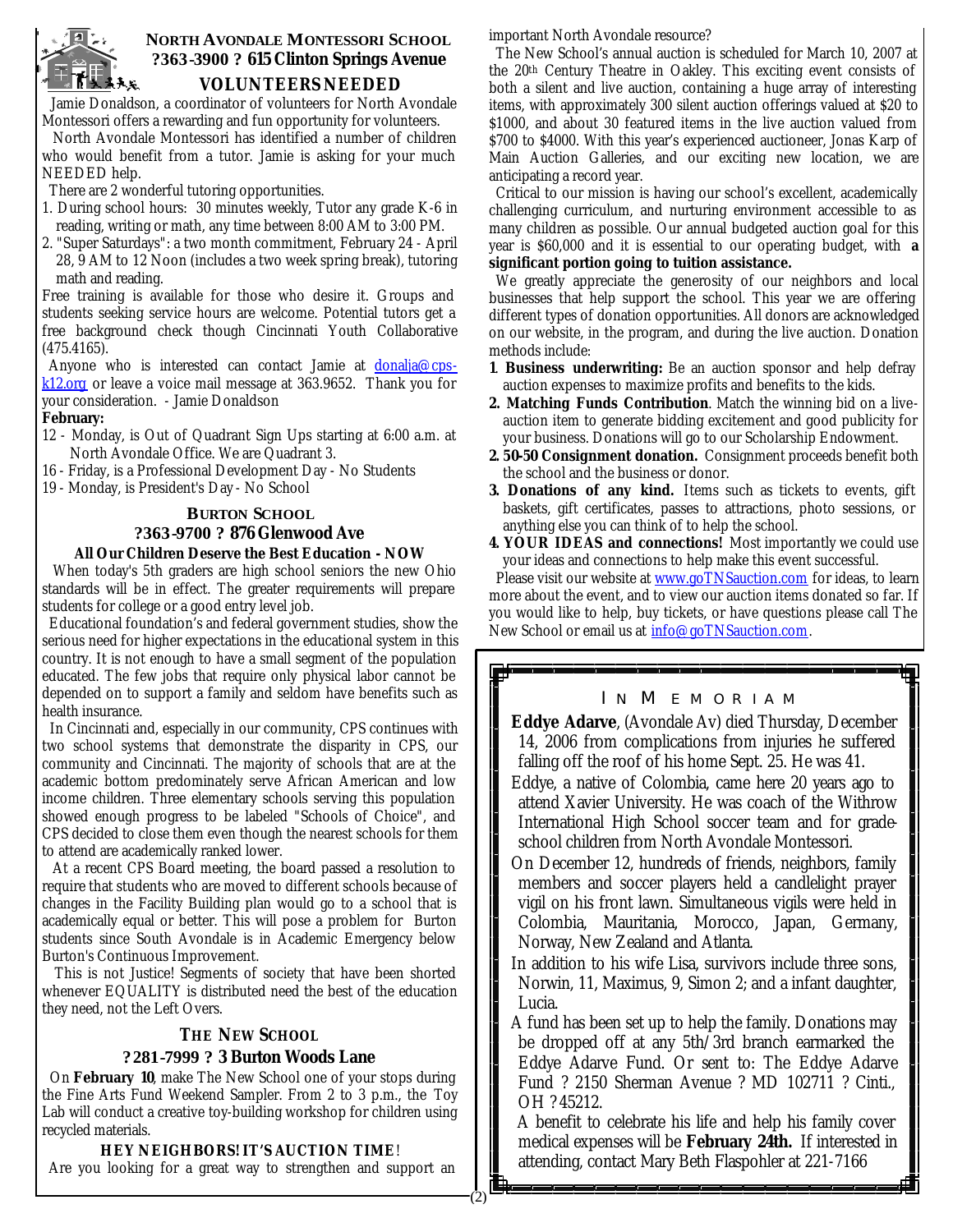## **A RECIPE FOR "NEIGHBORHOOD" SUCCESS by Michelle Baxter**

A Progressive Dinner is when a group of friends plan a meal together, where each course is served at a different participant's home, so the party literally moves from place to place throughout the evening. This party style works especially well for everyone because they can walk from home to home without ever worrying about organizing cars or designated drivers. A Progressive Dinner is an amazing way to bring friends and neighbors together to eat, drink and be merry. On January 20, 2007, there were over 70 residents that attended the 4 th Annual Progressive Dinner Party. Residents from Clinton Springs Avenue, Leyman Drive, Burton Woods Lane and Red Bud Avenue showed up to continue this tradition. Thanks to all of the friends and neighbors that once again joined together to socialize and have fun in this event. A special thanks to Martha and David Blumenfeld, Buzz Scannella and Robin Breiman, Sue and Ben Blaney, and Rob and Suzanne Ziemba for opening their lovely homes to host this year. Thanks to Grace and Brian Hill for starting and organizing this party. A variety of delicious foods were prepared from exquisite appetizers, to savory soups, to decadent chocolate desserts. The visual presentation at each home was out of this world. The true recipe of "neighborhood" success was not just the food but the comradery and the unique sense of belonging that was shared among neighbors.



**Both the Centers will be closed** Presidents Day Monday, February 19th.

**HIRSCH CENTER ? 751-3393 ? 3630 Reading Road ?**

**Call the center for availability in Basketball Leagues** 

Open Gym: Adults Wed 7-9pm Teens T, W, Th 5-6:30pm

**After School**

?Day Camp Monday – Friday (follows CPS schedule) ?2:30 to 6 pm \$20 per week.

?Drop In Monday – Friday 2:30 to 5 pm

?Theater T, Th & Fr 3 to 5 pm

?Arts and Crafts M & W 3 to 5 pm

### **VITA Program Taxes**

Tax preparation open to the public Center membership not needed.) Tues eve by appt only, Sat. mornings, 9am (first come first serve).

## **NORTH AVONDALE ? 961-1584? 617 Clinton Springs**

You must have membership to participate in all programs. **Fitness**

?You must have membership to participate in all programs.

?**Aerobics** (Jeff Shelby) Teens/Adults/Seniors Tues. & Thur. 5:45  $-7:30$  pm, Sat.  $12 - 1:45$  pm  $$5/class$ ,  $$25/mth$ .

?**Weight Room** Teens/Adults/Seniors \$10 per quarter

?**Yoga** Teens/Adults/Seniors Mon. & Wed. 6pm-7pm

?**Open Gym** Teen/Adults Wed & Fri 7pm-8:30pm Adult Volleyball Thur 8:00-9:30

ANA is forming a **Nominating Committee** to<br>select the slate of elected officers for the North<br>Avondale Neighborhood Association<br>individuals who are interested in serving on this committee or ANA is forming a **Nominating Committee** to select the slate of elected officers for the North Avondale Neighborhood Association 2007/2008. We welcome any neighborhood perhaps being an officer. If interested, please call the NANA Office at 221-6166 or send an email to clmorse@fuse.net.

**RECYCLING** The 2007-08 City budget reduced the weekly curbside recycling program to twice monthly. This change was scheduled to start on July 1, 2007 when the city's current contract with Rumpke ends. Fortunately, as I write this article Crowley, Cranley, Tarbell, Bortz and Thomas have pledged to add \$150,000 to the city managers recommended budget which will keep weekly recycling until more money is found.

## **Facts About Cutting Recycling**

**More trash equals more cost to the city. More recycling equals more money for the City. Which should we choose and why?**

Take a ton of potentially recyclable material. If recycled:

- ? The city **gets \$27** from the County's Residential Recycling Incentive Program and a percentage of the 50/50 newspaper rebate. (Most years the City receives **\$520,000** from all grants & rebates.)
- If not recycled it becomes trash to fill the landfill:
- ? The city **pays \$24 plus transporting, fuel & labor (\$46)**
- ? Which means **for every ton** of recyclable materials we don't recycle it **costs the city \$97** (\$27 it doesn't get & the \$24 it has to pay + \$46 solid waste costs) *This does not factor in the 50/50 newspaper rebate*
- ? If we cut back on recycling in 2008 it will **cost us between \$194,000 and \$388,000**

Did you know that:

- ο **The City's present contract with Rumpke is based on providing recycling pick-up at every house in Cincinnati. - not by tonnage removed.** Yet only 40 to 50% of the households recycle. The beauty of this contract is that no matter how much more we recycle, Rumple charges not a penny more and our costs only go down because we make more money through rebates. Therefore, everyone recycle!
- ο Historically when recycling pick-up is reduced, recycling goes **down from 19% to 37%**
- ο Recycling saves natural resources and conserves energy.
- ο The City of Cincinnati is proud to have the **oldest and**

YOUR NEIGHBORHOODS **largest curbside recycling** program in the state.

**Mary Baughman** (Burton Woods) is one of five people recognized for performing civic and community services above and beyond, qualifying them for the Urban League of Greater Cincinnati's coveted "Glorifying the Lions" award.

**EXALARRY & Dolores Brown** (recently moved to the Belvedere) owners of L. B. Van Travel Services that provide transportation to Casinos, City Tours, Airport Shuttle, etc. for 6, 12, or 30 persons. Call 48 hours in advance at 531- 1411 or 680-8411. Welcome to the neighborhood.

*(Continued on page 4)*